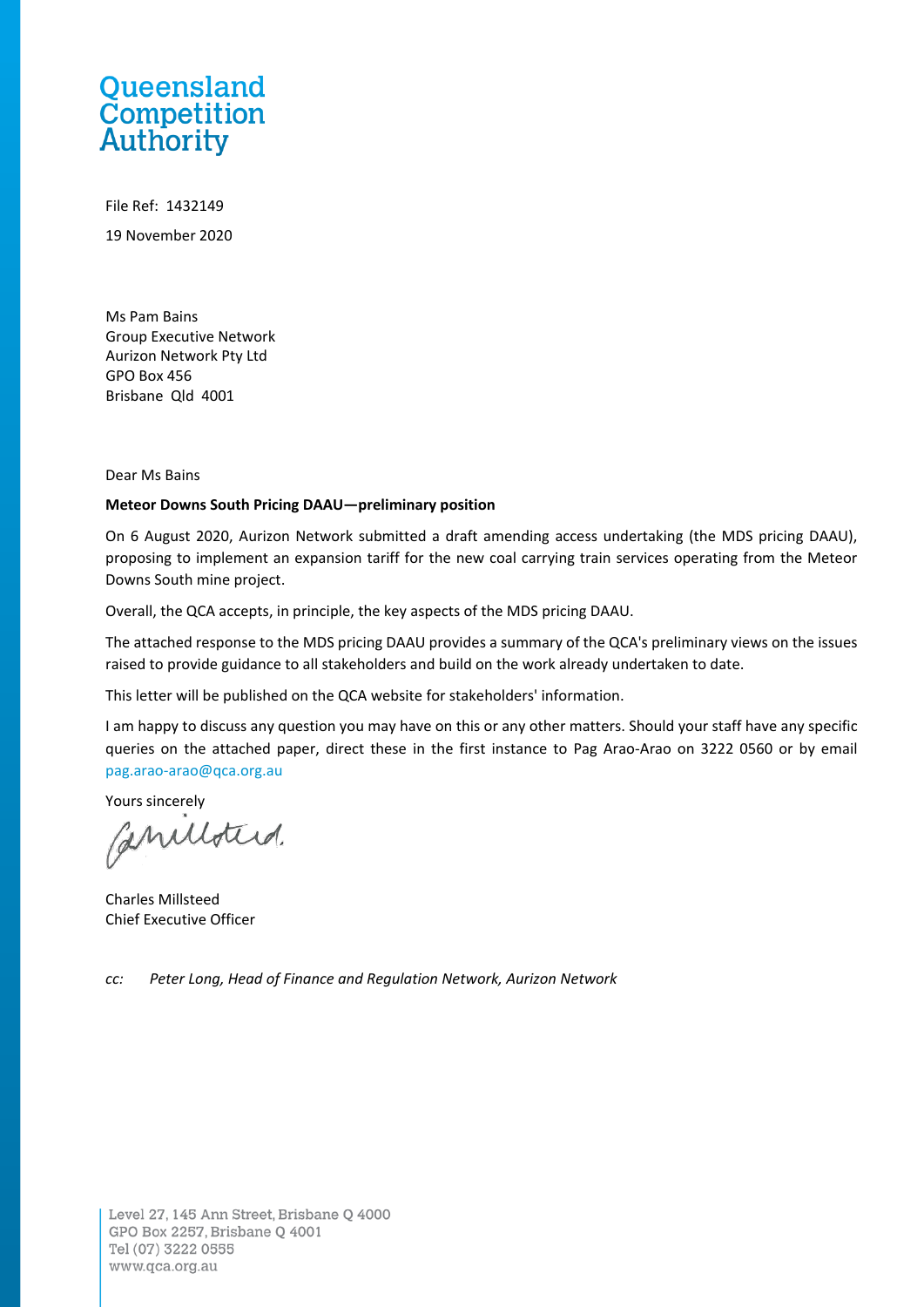### QCA'S PRELIMINARY RESPONSE TO AURIZON NETWORK'S MDS PRICING DAAU

This paper provides Aurizon Network and other interested stakeholders with an insight into our preliminary views on the Meter Downs South (MDS) pricing DAAU (MDS pricing DAAU).

# The MDS Pricing DAAU

Sojitz Coal Mining has entered into an access agreement with Aurizon Network for a term of 10 years. Aurizon Network said that the Starlee passing loop (Starlee expansion) on the Bauhinia branch line provides a prudent and efficient option to meet the required additional volumes to accommodate access rights being sought.  $1^2$ 

The Starlee expansion in the Blackwater system is expected to expand the capacity of the system while accommodating access rights sought by the MDS mining project. Aurizon Network is seeking to implement a pricing proposal for the Starlee expansion using some, but not all, of the elements of the expansion pricing framework in the 2017 access undertaking (UT5).

Aurizon Network has submitted a draft amending access undertaking (DAAU) to give effect to this pricing proposal.<sup>3</sup> This includes amending Schedule F of UT5 to introduce an expansion tariff, separate the MDS and Blackwater system volume forecasts,<sup>4</sup> and revise the allowable revenue; amending cl. 6.4.6 to set out an end date for the MDS expansion tariff; and amending the definition of private incremental costs (PIC).

Aurizon Network said that the pricing proposal:

- is largely aligned with the expansion pricing principles set out in cl. 6.4 of the 2017 access undertaking (UT5) and is consistent with the factors set out in s. 138(2) of the QCA Act.<sup>5</sup> This includes appropriately balancing the costs and risks of the Starlee expansion with the benefits to the expanding users, non-expanding users and Aurizon Network as the access provider
- departs from the UT5 expansion pricing principles where necessary to address unintended outcomes of existing provisions and properly take account of the particular circumstances of the Starlee expansion (being a single mine with a long haulage distance, rather than a larger multi-user expansion) $6$
- addresses concerns raised by some stakeholders during earlier consultation on an earlier pricing proposal that was being progressed under the UT5 expansion provisions.<sup>7</sup> This includes better aligning the annual revenue requirement of the expansion costs and incremental costs to the annual revenue from the expansion tariff and reducing the term for which the expansion tariff will apply.<sup>8</sup>

<sup>1</sup> Aurizon Network, *Meteor Downs South Pricing Draft Amending Access Undertaking,* August 2020, pp. 6–7 (supporting submission).

<sup>&</sup>lt;sup>2</sup> The project also requires the construction of privately owned rail loop and the associated Aurizon Network-owned and user-funded connecting infrastructure.

<sup>&</sup>lt;sup>3</sup> Aurizon Network, supporting submission, p. 4.

<sup>4</sup> This includes updated system forecasts provided with Aurizon Network's original submission (cl. 7 of Schedule F) as well as additional amendments to the monthly system forecasts for 2001 undertaking access agreements that were subsequently provided (cl. 12 of Schedule F).

<sup>5</sup> Aurizon Network, supporting submission, pp. 20–24.

<sup>6</sup> Aurizon Network, supporting submission, pp. 12–14.

<sup>7</sup> Aurizon Network, supporting submission, pp. 17–18.

<sup>8</sup> Aurizon Network, supporting submission, p. 12.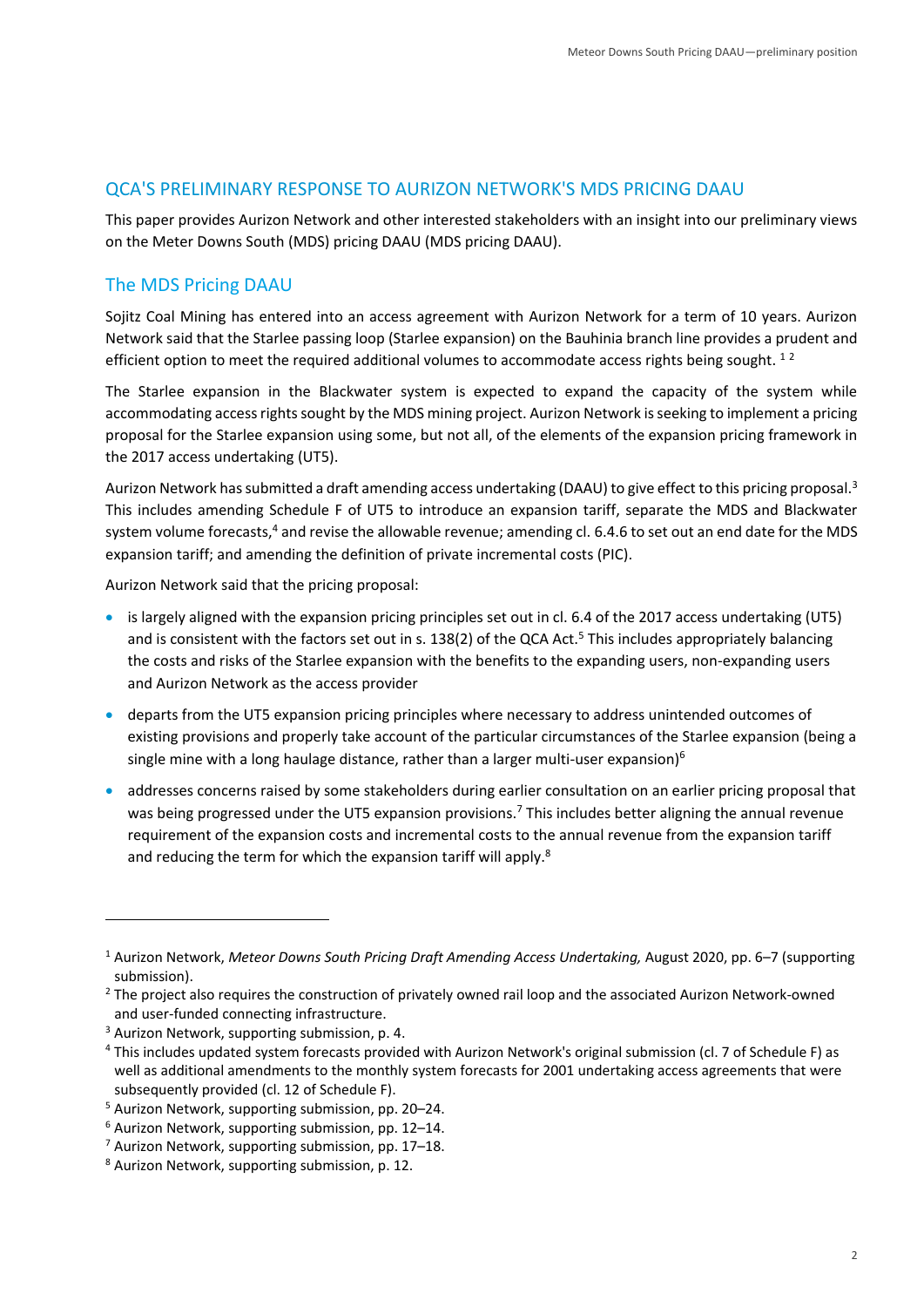While Aurizon Network also identified other possible opportunities that it considered could improve the efficacy of the UT5 expansion pricing framework, it has not proposed amendments as part of the MDS pricing DAAU. Instead, Aurizon Network said it would consult and negotiate with stakeholders on this over the term of UT5.<sup>9</sup>

## Statutory obligations

Under the *Queensland Competition Authority Act 1997* (QCA Act), Aurizon Network can submit a voluntary DAAU to amend the approved access undertaking (s. 142(1)). We must consider the DAAU and either approve, or refuse to approve, the DAAU (s. 142(2)), having regard to the matters mentioned in s. 138(2) (s. 143(2)).

As required under s. 143 of the QCA Act, we have published this DAAU, sought submissions, and considered the DAAU having regard to the matters mentioned in s.138(2) of the QCA Act.

In this instance, we have chosen to share with stakeholders our preliminary views on the proposal, given some key concerns Aurizon Network has documented in seeking initial consensus. We consider the interests of all stakeholders will be served by conferring matters under review, and consulting on our views on the substantive parts of Aurizon Network's proposal.

This paper provides our preliminary view and is intended to give stakeholders an insight into that view before we finalise our position.<sup>10</sup> Our application of statutory assessment criteria and our thinking may change in response to any submissions made in response to this paper.

## Stakeholders' response

We provided stakeholders with an opportunity to comment on the MDS pricing DAAU and received one submission, from the Association of Mining and Exploration Companies (AMEC), which supported the proposal.<sup>11</sup>

# Preliminary view

We are minded to approve the MDS pricing DAAU in accordance with ss. 142 and 143 of the QCA Act, having regard to the relevant statutory criteria and following consideration of the AMEC's submission in support.

Approving the proposed amendments is consistent with the legitimate business interests of Aurizon Network, and the interests of access seekers and holders (s. 138(2)(b), (e), (h)). It also supports the efficient operation and use of Aurizon Network's infrastructure in the Central Queensland coal network (s. 138(2)(a)) and is consistent with pricing principles of Part 5 of the QCA Act (ss. 138(2)(g) and 168A).

#### Extending the UT5 expansion framework

Aurizon Network had sought to develop a pricing proposal for the Starlee expansion under the UT5 expansion pricing provisions as a consensus expansion that fully socialised the expansion costs and volume risks.<sup>12</sup> However,

<sup>9</sup> Aurizon Network, supporting submission, p. 4.

<sup>&</sup>lt;sup>10</sup> This is not a draft version of a final decision, and it has no force of itself. There should be no expectation that it presents views and recommendations which will prevail to the end of the decision-making process.

<sup>&</sup>lt;sup>11</sup> While this information has been provided after the stated deadline for submissions, we took this into account in accordance with the QCA Act.

<sup>12</sup> Aurizon Network, supporting submission, pp. 9–10, Attachment A.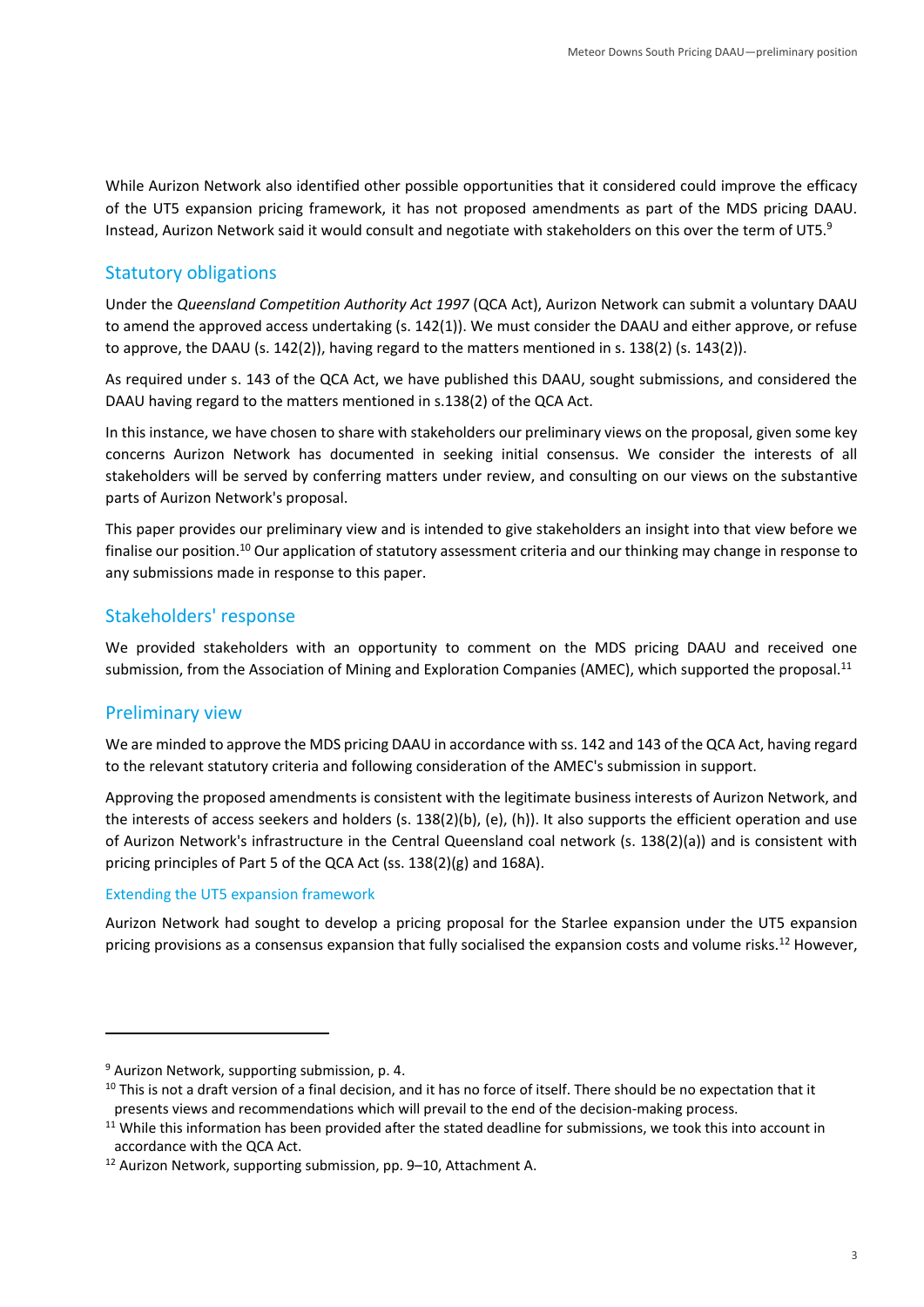the proposal failed to achieve consensus among expansion stakeholders, with the key concern being the potential for non-expanding users to bear short- and medium-term volume risk.<sup>13</sup>

While UT5 provides for Aurizon Network to submit a pricing proposal as an endorsed expansion to the QCA for approval in that event,<sup>14</sup> Aurizon Network has instead submitted the MDS pricing DAAU.

Aurizon Network said that the MDS pricing DAAU expedites the establishment of the expansion tariff as it allows for the approval of the pricing proposal and the expansion tariff to occur concurrently.<sup>15</sup> It also noted that the MDS pricing DAAU is based on the key principles of the UT5 expansion framework expansions (tailored for the characteristics of this expansion) and contains all of the components and supporting information that would have been required under the UT5 framework.<sup>16</sup>

#### Pricing approach for the Starlee expansion

Aurizon Network has sought to treat the Starlee expansion like an endorsed expansion, where the calculation of the expansion tariff is set out in cl. 6.4.5(a) of UT5<sup>17</sup>. This provides for the development of an expansion tariff based on its own contract volumes, subject to an adjustment for a contribution to common costs (under cls. 6.4.5 and 6.4.6).

However, Aurizon Network has departed from the common cost contribution requirements (which require a contribution to common costs such that the expansion tariff and the system tariff are equivalent on a \$ per ntk basis (cl. 6.4.5(f)), because this would result in an expansion tariff which exceeds the system reference tariff on an AT1 to AT4 basis. Aurizon Network said this would not be equitable or efficient.<sup>18</sup> Instead, Aurizon Network provided for a contribution to common costs that establishes an expansion tariff equivalent to the system reference tariff on a cost of access basis (with AT1 to AT4 tariff components being the same in both).

Aurizon Network has also departed from the UT5 treatment of private incremental costs (PIC) to determine access charges (which set the PIC amounts at zero until approved by the QCA (cl. 6.3.2(e)(ii)) and has instead used a notional estimate of the PIC amounts (with any adjustments made to account for any difference between the notional and approved PIC, once approved). Aurizon Network also included the value of the connecting infrastructure, owned by Aurizon Network and funded by the access seeker, in calculating the PIC value.<sup>19</sup>

The expansion tariff applies from 1 July 2020 to 30 June 2022. After that, the MDS mine would be subject to the system reference tariff and on the same terms and conditions as an access seeker seeking new or additional rights that did not require an expansion.

In this instance, we consider that this pricing approach is appropriate. The MDS pricing DAAU builds on the earlier approach by seeking to address stakeholder concerns, while providing an opportunity for consultation on the new proposal, as well as assessment against defined criteria s. 138(2) of the QCA Act.

<sup>&</sup>lt;sup>13</sup> Aurizon Network, supporting submission, pp. 10, 17.

<sup>&</sup>lt;sup>14</sup> In the form of an application for a ruling under division 7A of Part 5 of the QCA Act.

<sup>&</sup>lt;sup>15</sup> Aurizon Network, supporting submission, p. 11.

<sup>&</sup>lt;sup>16</sup> Aurizon Network, supporting submission, p. 11. This includes setting out the proposed allocation of costs and risks and corresponding reference tariffs and explaining how the pricing proposal is consistent with the UT5 expansion pricing principles.

<sup>&</sup>lt;sup>17</sup> Aurizon Network, supporting submission, p. 10

<sup>&</sup>lt;sup>18</sup> Aurizon Network, supporting submission, p. 13.

<sup>&</sup>lt;sup>19</sup> Aurizon Network, supporting submission, p. 14.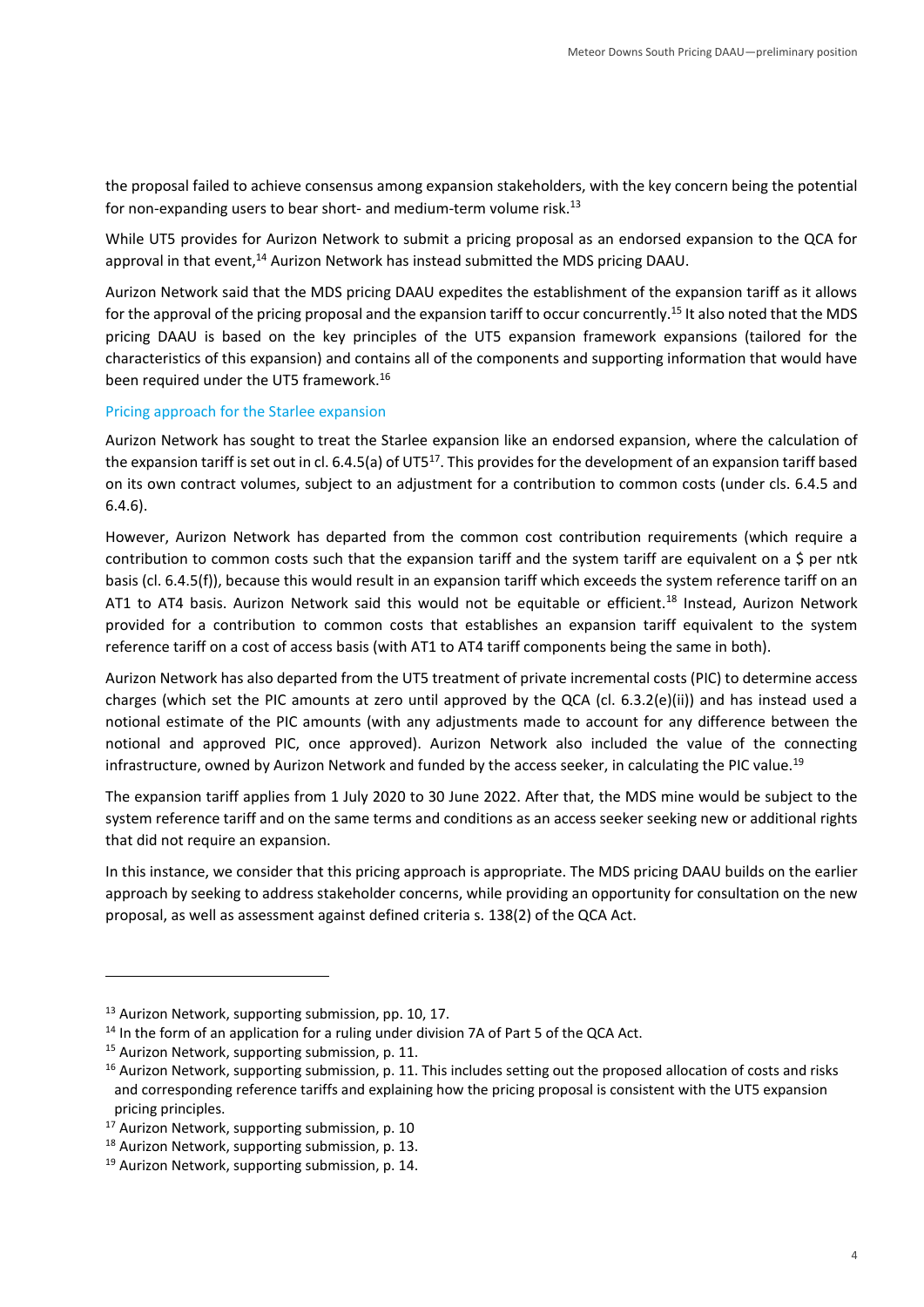While elements of the pricing approach adopted are different to what had been envisaged in the UT5 expansion framework, we consider this is appropriate in this instance. We consider that the proposed approach offers a pragmatic solution, which takes advantage of the UT5 expansion framework principles, but also has regard to the particular circumstances of the Starlee expansion. It also appears to address stakeholders' previous concerns around the costs and risks associated with MDS project.

#### Proposed allowable revenues and reference tariffs

Aurizon Network has proposed to amend the Blackwater system reference tariff to provide for an expansion tariff for MDS. This includes nominating MDS as a loading facility, providing for expansion tariff forecasts and volume forecasts (and revising the system reference tariff inputs and volumes accordingly),  $^{20}$  setting out and revising the total system allowable revenue (which includes the allowable revenue for both the system reference tariffs and the expansion tariff) and revising the system discounts.

In determining the expansion tariff, Aurizon Network provided key assumptions in support including:

- contracted services over 10 years
- \$8.6 million for expansion costs, with accelerated depreciation (2 years rather than 10)
- a notional PIC component (rather than an approved amount) which includes the value of connecting infrastructure
- a positive contribution to common costs.

Aurizon Network said the pricing approach seeks to appropriately balance the costs and risks of the expansion, with benefits to both the users of the expansion and non-expansion users, such that:

- non-expanding users receive the full benefit of the expansion via an access charge reflecting the expansion user's contribution to common costs.<sup>21</sup> Aurizon Network said that the subsequent calibration (MDS 2020–21 reference tariffs volumes, pre-socialisation and post-socialisation comparison) represents the net benefit to non-expanding users (from the positive contribution to common costs included within the expansion tariff) $^{22}$
- the costs of extending the power system to the Starlee loop will not be borne by other users via the AT5 tariff (no additional costs to the AT5 electric component is added. The electrification of the loop is included in the expansion tariff component (AT2-AT4 cost base), consistent with applied methodology in the GAPE project<sup>23</sup>
- the volume risks identified via the timing of those benefits which in this case, is partly deferred until recovery of expansion costs via the expansion tariff<sup>24</sup> – is addressed.
- the socialisation component lessens the disproportionate allocation of costs and volume risks on MDS—both system volume risk and assuming full liability of its own volume risks.<sup>25</sup>

<sup>&</sup>lt;sup>20</sup> The revised AT1-AT4 tariff components for Blackwater system reference tariff and the MDS expansion tariff are the same.

<sup>&</sup>lt;sup>21</sup> Aurizon Network, supporting submission, p. 18.

<sup>&</sup>lt;sup>22</sup> Aurizon Network, supporting submission, pp. 19-20.

<sup>&</sup>lt;sup>23</sup> Aurizon Network, supporting submission, p. 18.

<sup>&</sup>lt;sup>24</sup> Aurizon Network, supporting submission, p. 4.

<sup>&</sup>lt;sup>25</sup> Aurizon Network, supporting submission, p. 18.